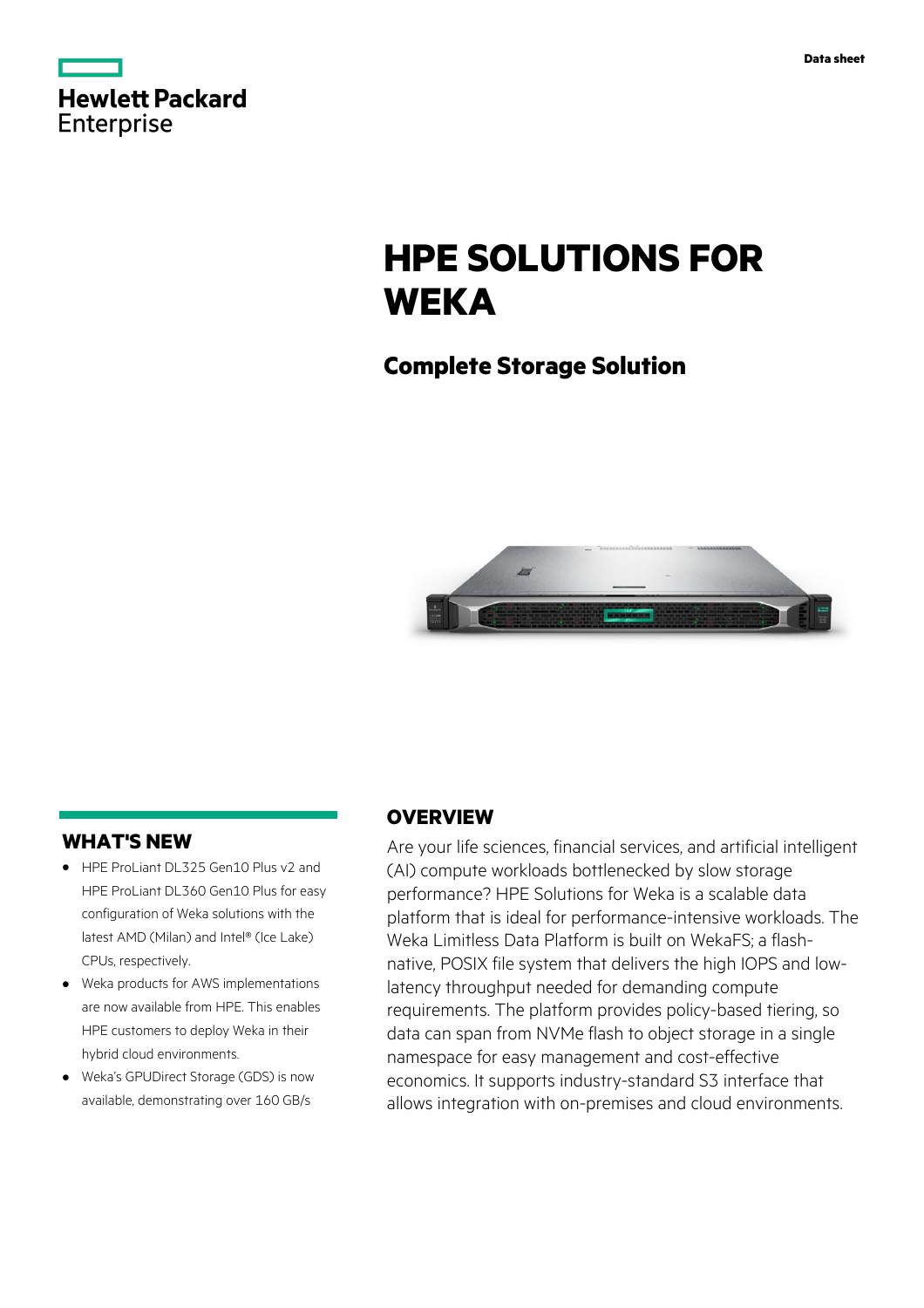with 1M IOPS to a single GPU client. S3 oriented workloads can experience a new level of storage performance.

- **·** Weka now supports a front-end S3 interface when the highest performance is required from object storage. This complements the existing protocol stack of POSIX, GDS, NFS, and SMB.
- **·** Weka has extended its ease of management features such as an extensive GUI and zero tunable parameters with support for Kubernetes, Rancher, and Red Hat® OpenShift to accelerate more user workloads.
- **·** Weka offers an industry-leading comprehensive end-to-end encryption across data at-rest and in-flight now using XTS-AES 512 bit keys.

For performance-intensive workloads such as AI, machine learning, deep learning, data analytics, life sciences, and financial modeling, the Weka Limitless Data Platform employs an innovative storage architecture to provide performance at exabyte scale to solve today's biggest data-intensive problems.

## **FEATURES**

#### **Reduced Time to Results - Due to High Performance and Microsecond Latency**

HPE Solutions for Weka is designed for flash using NVMe SSD technology, WekaFS software accesses the underlying flash media directly in its native 4KB format, so that both small files and large data sets can be processed in record time.

Low latency InfiniBand or 100GbE support means that data does not have to be local to the client for best performance. Data is dynamically distributed across the cluster for parallel access, resilience, and consistent performance and scalability.

The WekaFS software from HPE can leverage a single infrastructure to work onpremises or in the cloud (public or private) and elastically scale to match the requirements of your CPU or GPU resources.

#### **Reduced CAPEX and OPEX - Through Improved Resource Utilization**

HPE Solutions for Weka's full POSIX compliance means applications won't need to be rewritten to take advantage of WekaFS performance.

This architecture allows shared POSIX-based access to all your data without the requirement for unnecessary copies for data protection, providing full storage resource utilization.

Multiprotocol support - POSIX, NFS, Object/S3, NVIDIA GPUDirect Storage (GDS), Camera Serial Interface (CSI), and Server Message Block (SMB) allowing one platform to serve your data lifecycle needs.

The WekaFS supports expansion of the global namespace by tiering to any S3 compatible object store (HPE provisioned, third party, or public cloud) for costeffective storage at massive scale.

### **Cloud Scale and Economics for Increased ROI**

HPE Solutions for Weka's innovative Snap-to-S3 feature enables cloud bursting, remote backup to the cloud, and cloud-based disaster recovery.

Supports private or hybrid cloud environments without modification.

With WekaFS software from HPE, you can create a flexible infrastructure tuned for HPE hardware that can not only handle peak workloads but also scales for performance and capacity growth as system requirements evolve.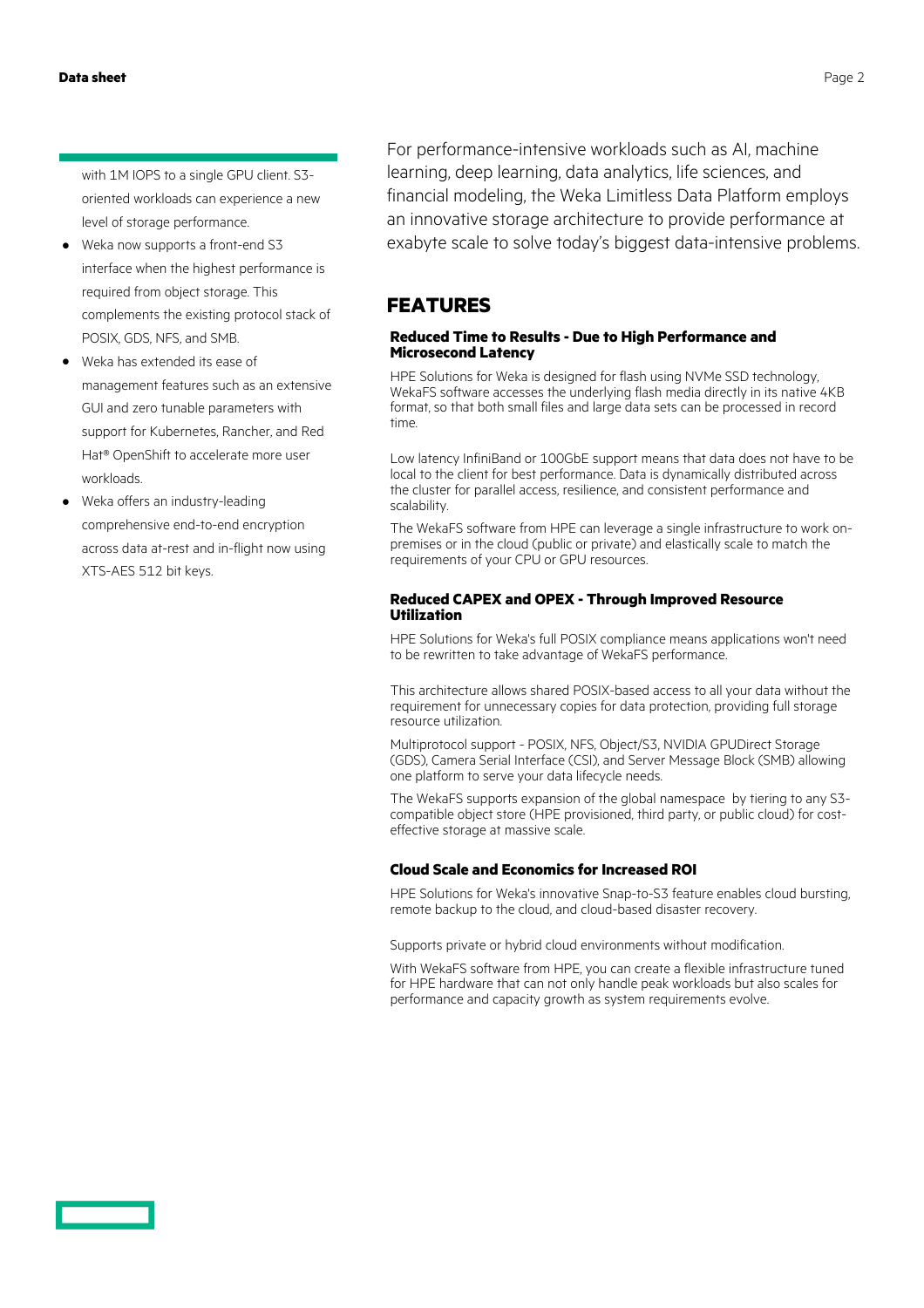#### **Complete Feature Set and Outstanding Performance for Demanding Enterprise Workloads**

HPE Solutions for Weka's native flash implementation and support for highperformance interconnect fabrics helps eliminate the bottlenecks associated with legacy storage approaches, and the solution can be easily monitored, tuned, and managed using an intuitive browser-based administration console.

The solution supports Ethernet and InfiniBand of up to 200 Gbps and beyond, allowing full use of existing network, while accommodating future upgrades for improved performance and low latency. The software-defined platform enables flexible adaptation to future generations of infrastructure.

The WekaFS software from HPE supports small and large files, random and sequential access, and accelerates metadata access with distributed parallel access.

WekaFS delivers many enterprise features that are mandatory, including snapshots, clones, encryption (at rest and in-flight), key management, user authentication, client authentication, tiering, cloud-bursting, quotas, Kubernetes persistent storage, network high availability, and much more.

## **Technical specifications HPE Solutions for Weka**

**Protocol supported Exercise 20 Terms** Weka client software is implemented using a POSIX file system driver, which creates access similar to using local storage for each client for AWS S3, object storage, and NFS v3 SMB.